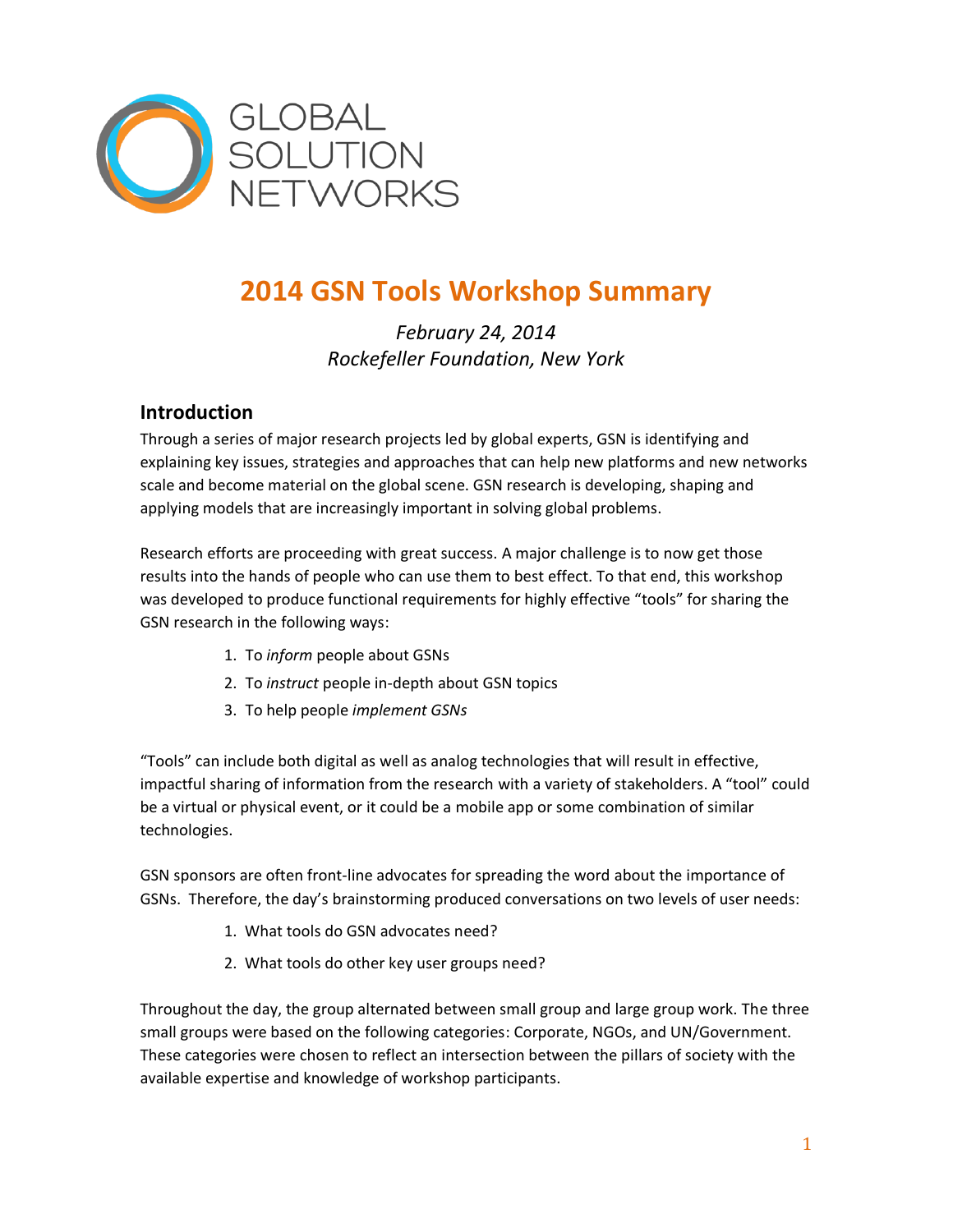# **User/Content Discussion**

In the first exercise, participants were asked to identify a list of "users" who could benefit from access to the knowledge in the research and to specify what types of GSN content would be most valuable to them.

The three small groups discussed the relevance of the research stream content for the various user types that they generated. The following themes emerged:

- 1. There is a strong demand across many user types for the basic information about GSNs from Stream 1.
- 2. From Stream 2, more than one group mentioned that it is important to bring forward information about the role of business in GSNs.
- 3. Streams 4 and 5 were considered the most important sources of research on application of GSNs to real problems. All of the groups agreed that case study information would be very useful and two groups mentioned in particular the value of issue-based case studies. Mention was also made of possibly creating short versions of the case studies.

# **Technology Discussion**

After identifying potential users of the research and discussing what research content might be most useful for them, the small groups reassembled as a large group to discuss a range of technologies that could potentially be assembled into tools for sharing any or all of the content. A list of both digital and analog technologies was provided to participants for their review, and participants discussed their personal experiences with these and other technologies.

## **A Framework for Moving from Technologies to Tools**

Following the review of potentially useful technologies, provocateurs Debera Johnson and Richard Tyson provided a framework for the small teams to use as they brainstormed the assembly of technologies into tools for specific user groups. Johnson and Tyson described a design and systems approach that suggested thinking about the problem of sharing GSN information as the development of an engagement system. They put forth the idea of thinking first of an idealized future situation and then moving backwards to fill in the steps that would lead to that outcome, all predicated on the assumption that the solution would be designed in a "user-centric" fashion.

Debera also described the importance of fast-fail prototyping of solutions to problems in "green" or "fail safe" space, quoting designer Bruce Hannah: "It's important to mock it up before you fock it up."

Mary Boone interjected some design constraints for sharing information that the small groups could use as they brainstormed tools. The information should be: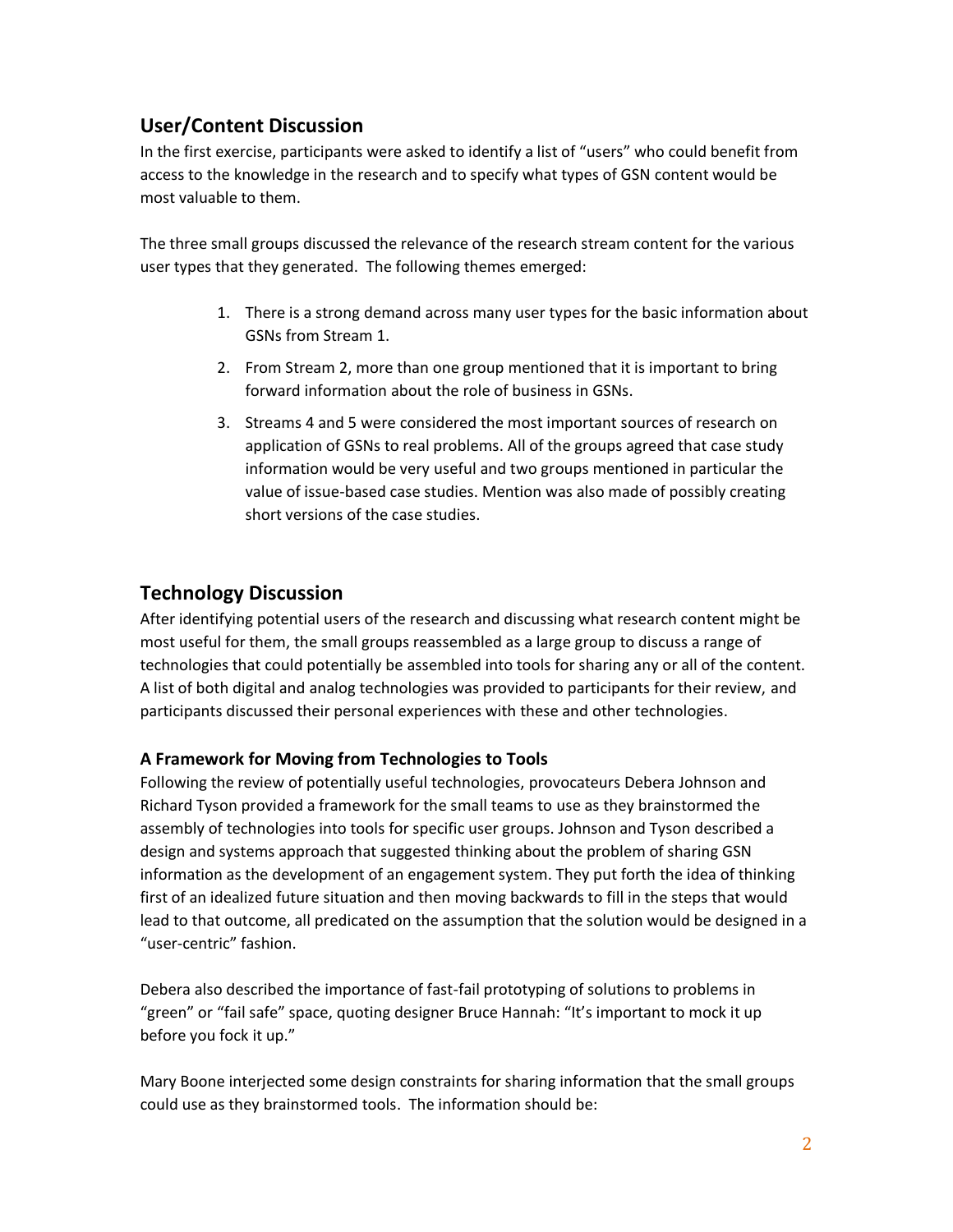- **Consumable** (understandable, clear, right-sized)
- **Contextual** (presented with links to progressively more detail)
- **Timed properly** (on demand and/or with the proper cadence)
- **Accessible** on multiple platforms that work
- Designed in the **form** the user wants to receive it (e.g. graphic, white paper, Powerpoint, conversation, etc.)
- **Interactive** (not just one-way)
- **Relevant** (i.e. timely and customized content)

#### **Three Key Tool Ideas**

Following the Johnson and Tyson presentation, the small groups came up with one thoroughly explored "tool idea" for each of their categories.

#### *Corporate Tool Idea*

The corporate group developed a matrix of different corporate functions and key GSN stakeholders with proposed messaging tailored to each of the functions/stakeholders. Concise, consumable content drawn from all 5 research streams could be assembled to describe the value of GSNs. The sharing of this information would enable "conversation cultivation" and encourage actual participation in GSNs on the part of stakeholders, including customers.

A framework for introducing and disseminating the GSN research within the corporation emerged that showed the flow from CSuite support to field operations, participation in GSNs, customer conversations and ultimately feedback. The critical success factor for this process to engage begins with a clear statement of the benefits to the company of understanding and participating in GSNs.

Also of interest was the possibility of peer to peer sessions for learning and sharing ideas.

#### *NGO Tool Idea*

The NGO breakout group focused their brainstorming on ideas for assisting a grantee in the field who might be starting a network. They suggested as a "tool" the development of a "GSN University" that would provide information, education and assistance (and perhaps credentialing) to someone facing a multi-stakeholder problem which could benefit from a GSN solution. Network "newbies" would initially need a high-touch, interactive contact through a call center or at a conference or at the GSN website in order to get started. The initial contact person would help them enter the "GSN 101 Curriculum" and then the "newbie" would progress along a continuum (which would include peer mentorship) ultimately leading to their becoming a model, measurable case and serving as an inspiration for network-based solutions and new peer mentors that would support other communities' network development. The university would essentially provide all the necessary tools for starting, managing and evaluating a GSN, including the tools needed for managing culture change.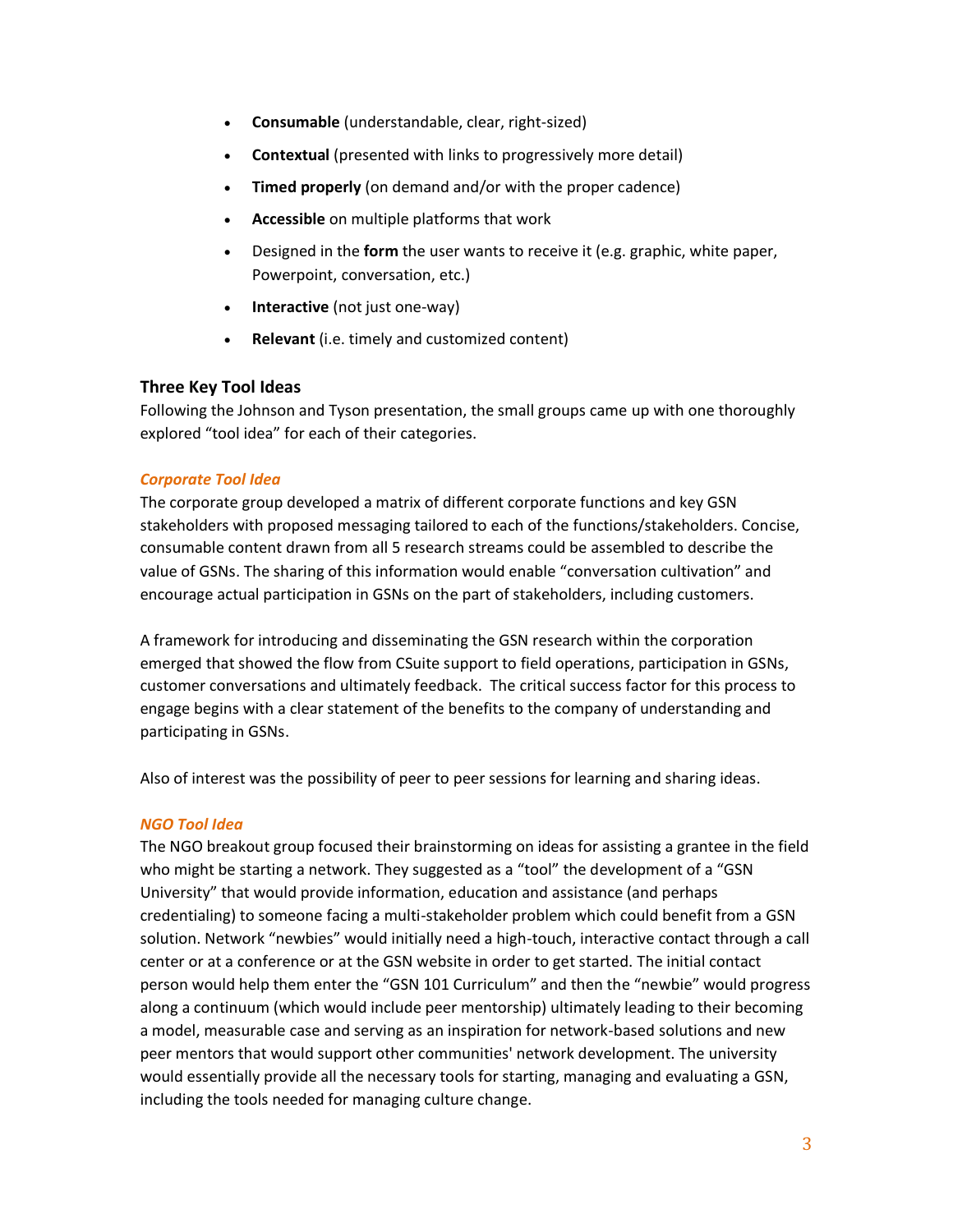#### *Government Tool Idea*

The UN/Government group suggested as a tool the development of a framework that would link GSN network types [Stream 2] to stages of policymaking based on political time frames. The tool would include case studies that prove how the network approaches work as well as voting and data visualization. The use of such a tool would involve an accompanying culture and mindset change on the part of government policymakers; this would require an internal team of network enablers – a SWOT team that has deep expertise and training in the GSN theory and methodology to help set the team on the right path. An important component would be a peer network of other government policymakers who can share wisdom and advice internationally. The purpose of this tool would be to open up the typically closed, insular process of policymaking to a more open networked approach.

#### **The GSN Movement**

In his comments at the end of the day, Don Tapscott pointed out that in addition to being a source of rich and informative research, GSN is beginning to assemble a network of people that could encourage a "movement" towards promoting collaborative, network-based approaches as a viable means of solving complex global problems. Participant comments supported this notion of GSN serving as a hub that not only amasses and "disseminates" research, but also cultivates the growth of GSNs by serving as a platform that "connects the dots" for those who want to use networks to solve problems. The research content and the network of people surrounding it can help train, educate, and promote purposeful network development.

## **Conclusions and Next Steps**

The ideas and suggestions shared during the day constitute the beginning of a process to continually uncover ways of sharing the rich GSN research content.

### **Summary of Needs – Emergent Themes**

The most critical information needs that emerged over the course of the day included the following:

- 1. All user types need basic information on GSNs in small, consumable chunks.
- 2. GSN advocates/sponsors need help developing persuasive messages on the value of GSNs for specific internal user groups.
- 3. Issue-based, case study information is most valuable.
- 4. People who are building or maintaining a network need peer-to-peer interaction and just-in-time learning opportunities.
- 5. Information on the role that businesses play in GSNs needs to be highlighted.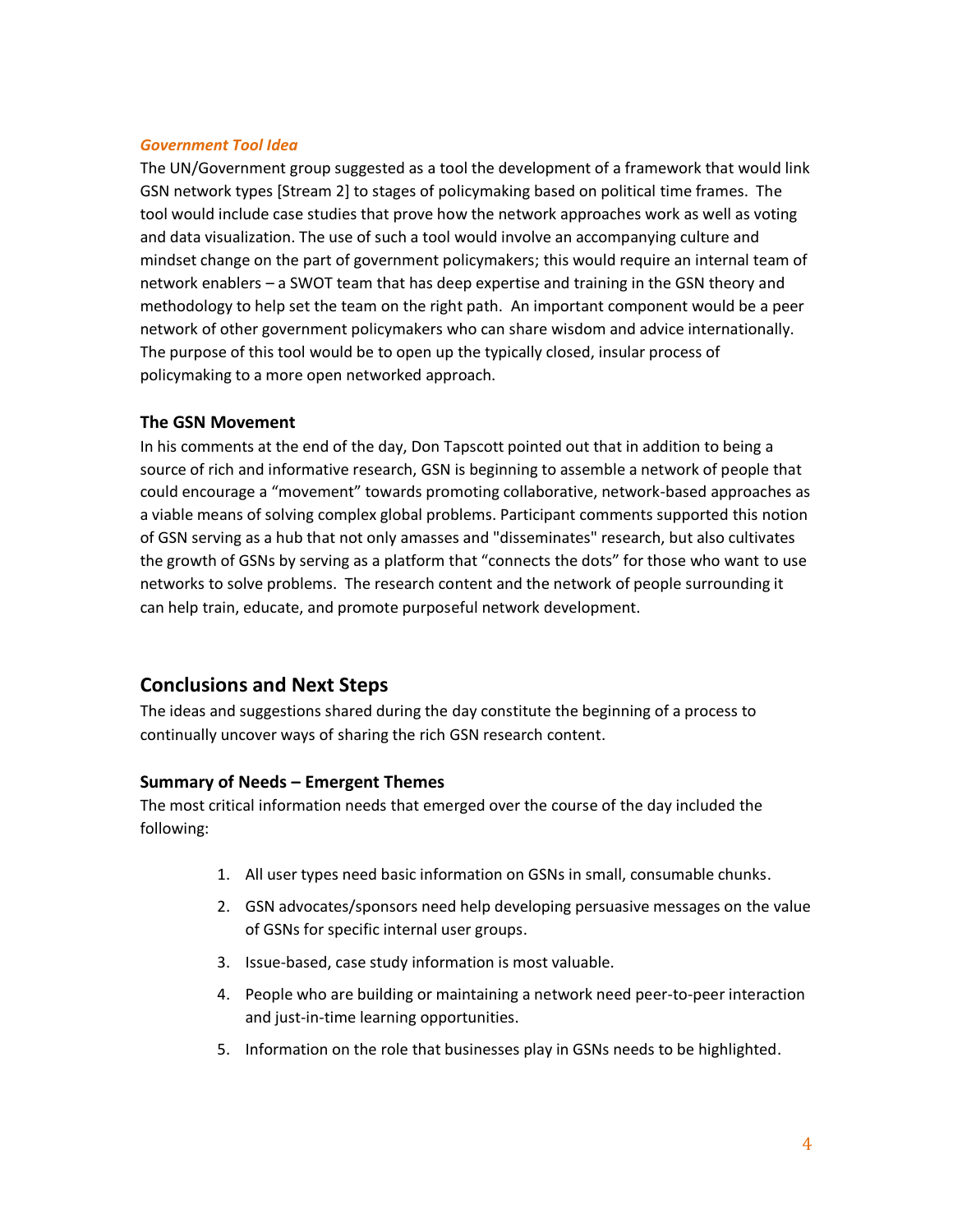#### **Twelve Ideas**

As a starting point towards addressing the needs identified by the workshop participants, tool idea experiments will be conducted by GSN to spur more widespread sharing of the research content:

While a great deal of basic information on GSNs is available on the website, it simply needs to be repurposed to be more digestible for people with competing priorities and short attention spans.

#### *General Information for understanding the GSN Research*

### *Idea 1 – Research "Table of Contents"*

Participants mentioned that the sheer volume of research is challenging to manage – even when they are just trying to review it themselves. The current Research Agenda document is 13 pages long. A linked "Table of Contents" to the research. Issues could also be hot links that cross-reference other GSN research that addresses the highlighted topic.

#### *Idea 2 – Short, searchable videos*

Don's SXSW video on the website is almost an hour long. This video could be broken down into segments of 5 minutes or less that explain specific aspects of GSNs. These shorter videos could be tagged for reference through the site's search capabilities; used as the subject of blog posts; Tweeted; or emailed to selected audiences with a subject heading that matches the content of the video.

Additionally, a few very simple videos could be created with animated business graphics to explain specific topics: e.g. What are GSNs? What are the different types of GSNs? What are some examples of how GSNs are being used to solve global issues? Why should CEOs care about GSNs? See an example of this type of video [here.](http://www.youtube.com/watch?v=u6XAPnuFjJc)

#### *Idea 3 – Podcasts and webinar*

GSN could create monthly (vs. quarterly) podcasts and/or webinars for sponsors and others (based on their identification of relevant topics from the research) that would be captured and edited into consumable, topic-based chunks for an audio library similar to the video library described above. As the GSN community grows, members of the community could be the content creators for these broadcasts.

#### *Idea 4 – Slidesharing*

A very basic slide presentation (text accompanied by audio) could be created to describe what GSNs are and why they're important. The whole presentation should be about 10 slides and accompanying audio should be about 1 minute per slide. The vehicle for transmitting the slides (email, space on the website, or Twitter etc.) as well as the presentation itself would also contain a link to the more detailed basic research paper on GSNs.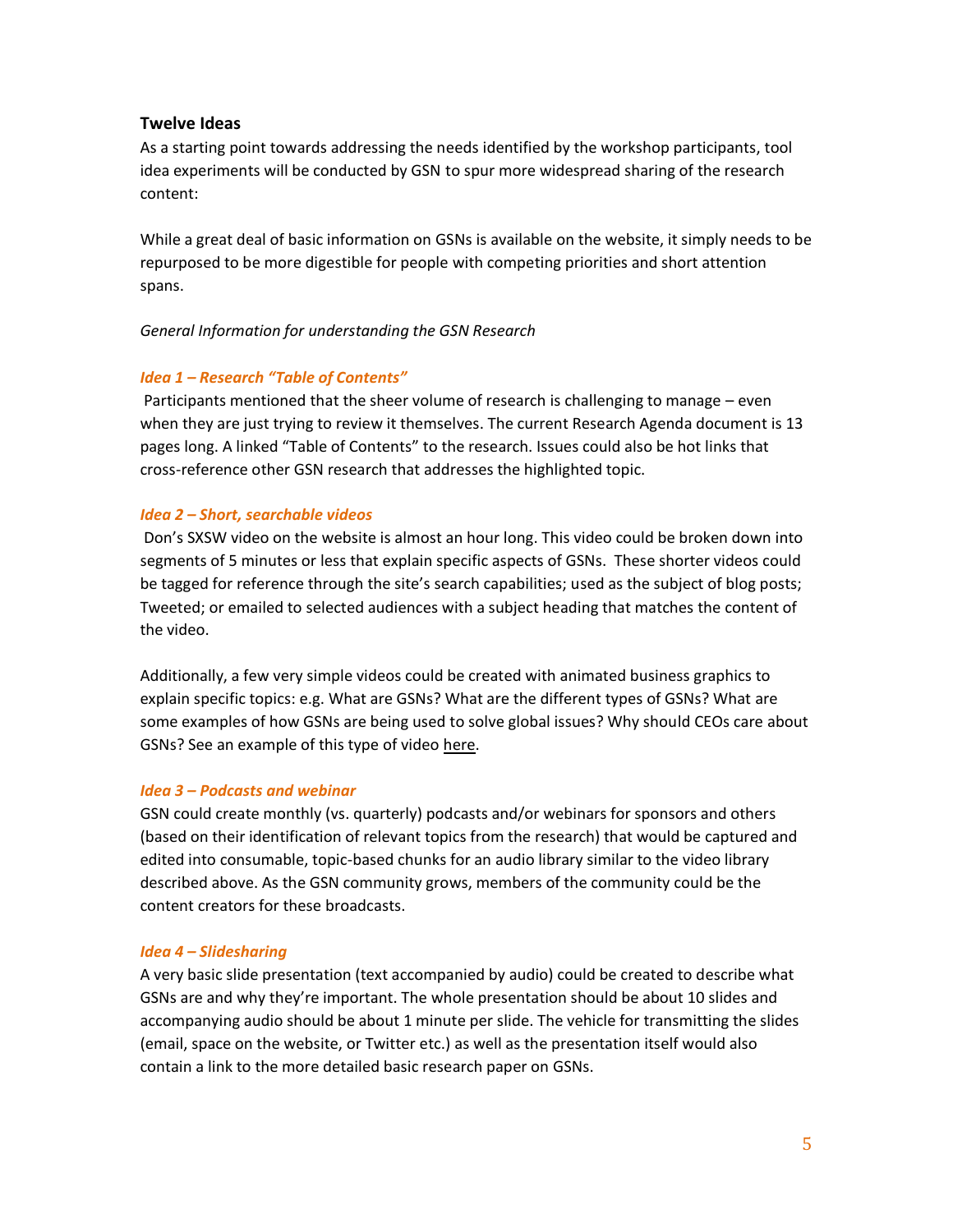#### *Information Need: Persuasive Messages for GSN Sponsor Internal Audiences*

#### *Idea 5 – Matrixed Corporate Template*

A generic list of potential user groups (e.g. marketing, finance, HR, government relations, sales, etc.) within a corporation aligned with content. While the linkages between specific user groups and specific content would need to be customized by GSN sponsors for each organization's internal users. This list would be continually updated as research is added, particularly in Streams 4 and 5. This capability would be highlighted on the Member Area landing page

#### *Idea 6 – Small Breakfasts or Dinners*

GSN sponsors appreciate interaction with their peers. Bringing together small groups of sponsors on a periodic basis for informal exchanges could help GSN understand what research content is of most benefit and what new topics should be explored. These small gatherings could be expanded on a selected basis to address the challenge of spreading the ideas in sponsor organizations.

#### *Idea 7 – Expand search capabilities*

The search capabilities should be expanded to include all available content (research papers, video and audio libraries, saved Twitter chats, threaded discussions, etc.). Very specific areas within the research papers should be tagged that relate to the search term. For example, if I search on "governance," I should be able to pull up the exact pages within the research reports that currently contain significant governance references.

#### *Issue Based and Case Study Information*

New research is being cultivated for this part of the research agenda. In the meantime, there is significant content already captured that relates to both issues and mini-case studies. Enhanced search capabilities that take people to the right research paper or right page within the research could immediately provide more of this information in a useful manner.

#### *Idea 8 – Live cases*

The "stars" of the case studies should be encouraged to share what they know in a live and interactive way. For example, in the online community you could have a case study interviewee facilitate an online discussion for a day or a week. You could have them feature in one of the monthly podcasts or webinars.

#### *Content for People Building or Maintaining Networks*

#### *Idea 9 – Customized content for individual*

The NGO group's GSN University idea could start with a SOJO-like area on the website (or a separate site). A simple place to start would be to create a series of links that identify where the person is in terms of starting or maintaining a network. Imagine the landing page to look something like SOJO's with the following content: